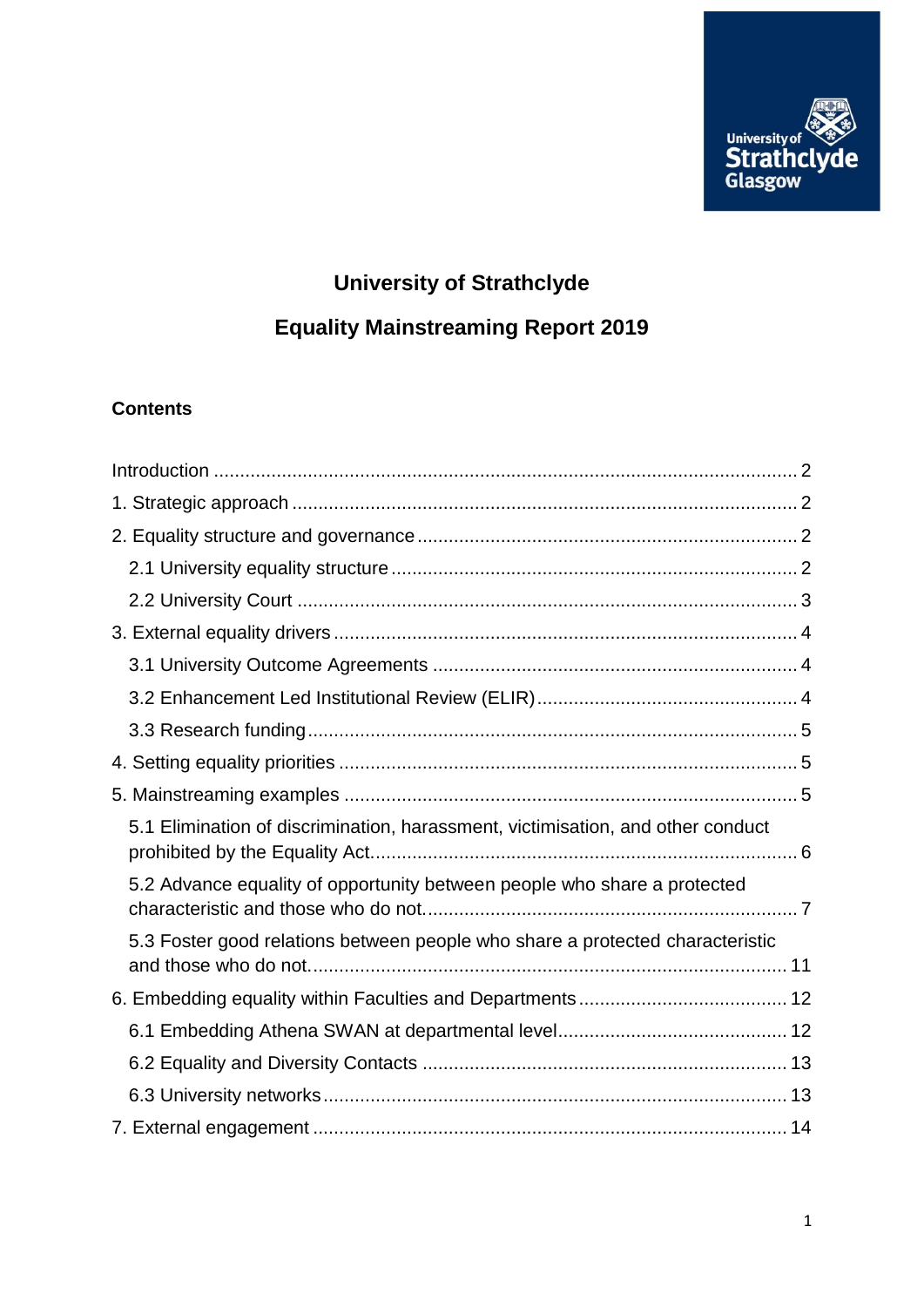# <span id="page-1-0"></span>**Introduction**

The University of Strathclyde has equality, diversity and inclusion (EDI) embedded within our University Values and Strategic Plan. As a socially progressive University, we are committed to maintaining an environment free from inequality, discrimination, harassment and victimisation. As a provider of employment and education, we value the diversity of our staff and student populations.

This report provides an overview of our efforts and achievements in embedding and mainstreaming equality throughout our functions, particularly since our last report in 2017. It should be read in conjunction with our 2019 Equality Outcomes 2017-21 Progress Report, Staff and Student Equality Monitoring Reports and Gender Pay Report, all of which assist the University in tracking and demonstrating progress towards our priority equality objectives.

# <span id="page-1-1"></span>**1. Strategic approach**

The University's commitment to equality and diversity is articulated at the highest level, within the [Strategic Plan 2015-2020:](https://www.strath.ac.uk/whystrathclyde/strategicplan/)

*We will ensure a supportive, people-oriented and rewarding working environment where staff will benefit from opportunities for development, a shared set of common aims, clear lines of communication and a commitment to equality and diversity. This includes our commitment to a new, extended Athena SWAN charter open to humanities, social science, law and business schools and covering wider issues of gender equality including the progression of professional, technical and support staff.* (University Strategic Plan 2015 – 2020)

Our equality and diversity strategy, Equality Outcomes and associated action plans reflect the University Values:

- **People-oriented:** committed to our staff and students, providing opportunities and investing in their development.
- **Bold:** confident and challenging about what we do, and supportive of appropriate and managed risk in our decision-making.
- **Innovative:** focused on discovering and applying knowledge with impact, and encouraging creative thinking and new ideas.
- **Collaborative:** working together, internally and externally, with integrity and in an open, respectful way.
- **Ambitious:** for our institution, staff and students as well as supporting the ambitions of our partners.

# <span id="page-1-2"></span>**2. Equality structure and governance**

# <span id="page-1-3"></span>**2.1 University equality structure**

The University's Vice Principal is Equality Champion for the institution and convenes the Equality, Diversity and Inclusion Committee (EDIC). EDIC oversees the University's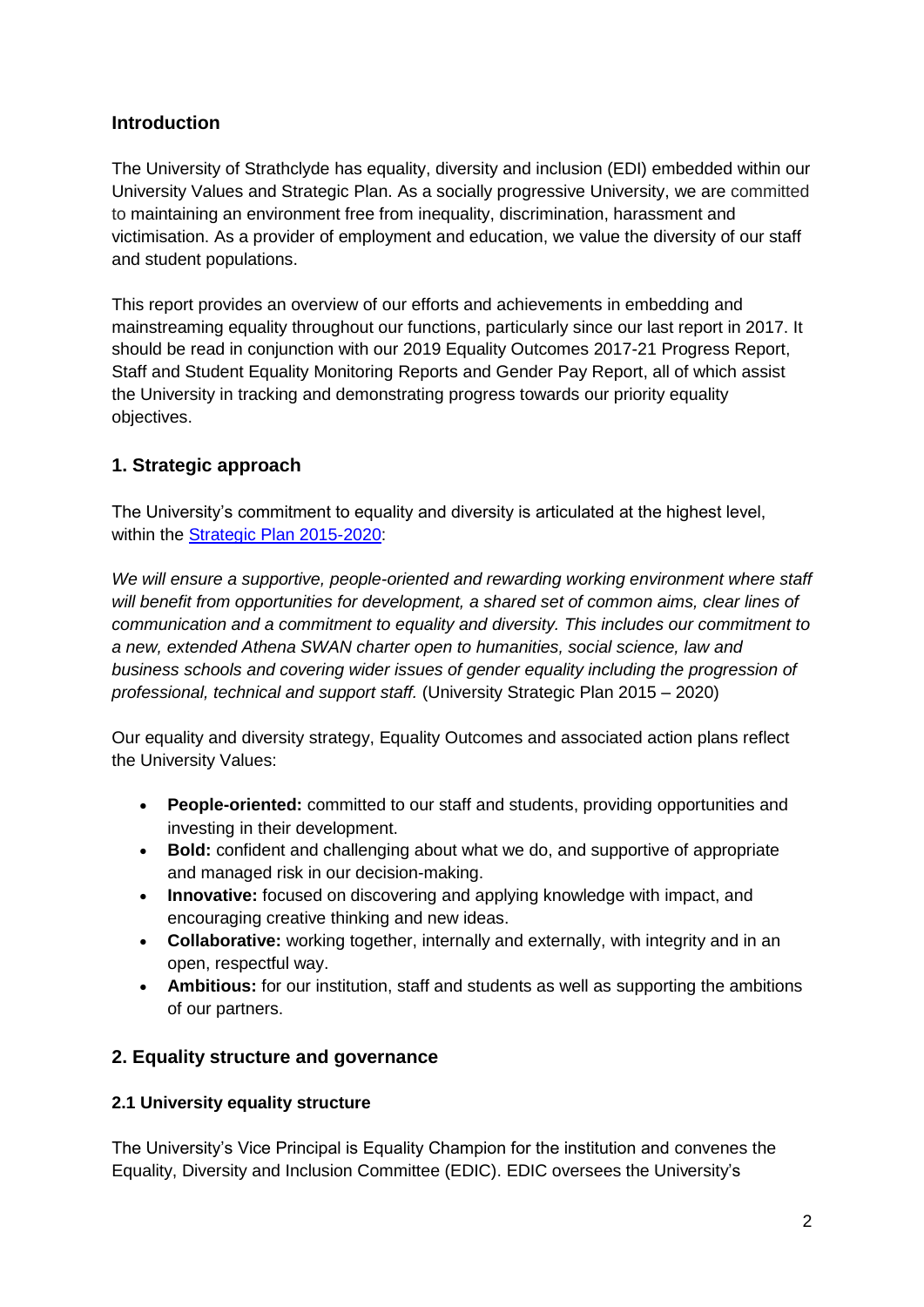compliance with its equality and diversity obligations, most recently set out within the Equality Act 2010, and is responsible for approval, review and embedding of the University's equality and diversity policies, strategies, action plans and projects.

EDIC meets three times per academic year and membership includes the University Secretary and Compliance Officer, the Director of Student Experience, the Director of Human Resources, Deans or Deans' representatives from all four Faculties, the Equality and Diversity Manager, Head of Disability and Wellbeing and the President and Vice President Inclusion of Strathclyde Students' Union. The Committee reports annually to the Executive Team, Senate and the University Court on the University's compliance with equality and diversity legislation and effectiveness of the equality and diversity strategy.

The University's Equality and Diversity Office (EDO) leads development and implementation of the University's equality and diversity strategy, policies and action plans for both students and staff at an operational level. The EDO supports key stakeholders, committees and networks to help embed equality and diversity in University policy, practices and culture.

The EDO works closely with the University's Disability and Wellbeing Services, Interfaith and Chaplaincy Support and Widening Access teams to develop and implement an integrated, whole University approach to addressing under-representation and advancing equality of opportunity for all students and staff.

#### <span id="page-2-0"></span>**2.2 University Court**

The University Court is committed to a programme of action to enhance equality and diversity amongst its membership and seeks to ensure that a range of protected characteristic groups are represented. Court welcomes the diversity of opinion and experience people can bring irrespective of situation or background.

In common with most registered charities, there is no remuneration directly associated with membership of Court. However, the University undertakes to meet reasonable expenses incurred in connection with membership or activities on behalf of the University including child and other dependent care costs. This offer is indicated within advertisements for lay members and the diversity of applicants is monitored.

Collection of a range of equality data was introduced in 2017/18 in order to meet HESA reporting requirements. Future actions will seek to develop plans based on this data to promote diversity beyond gender and consider how to attract interest from other protected groups.

As the below table demonstrates, the female percentage of total Court members has risen from 33% to 62.5% since 2015. The current Convener of Court, Dame Sue Bruce, is female (appointed 2017).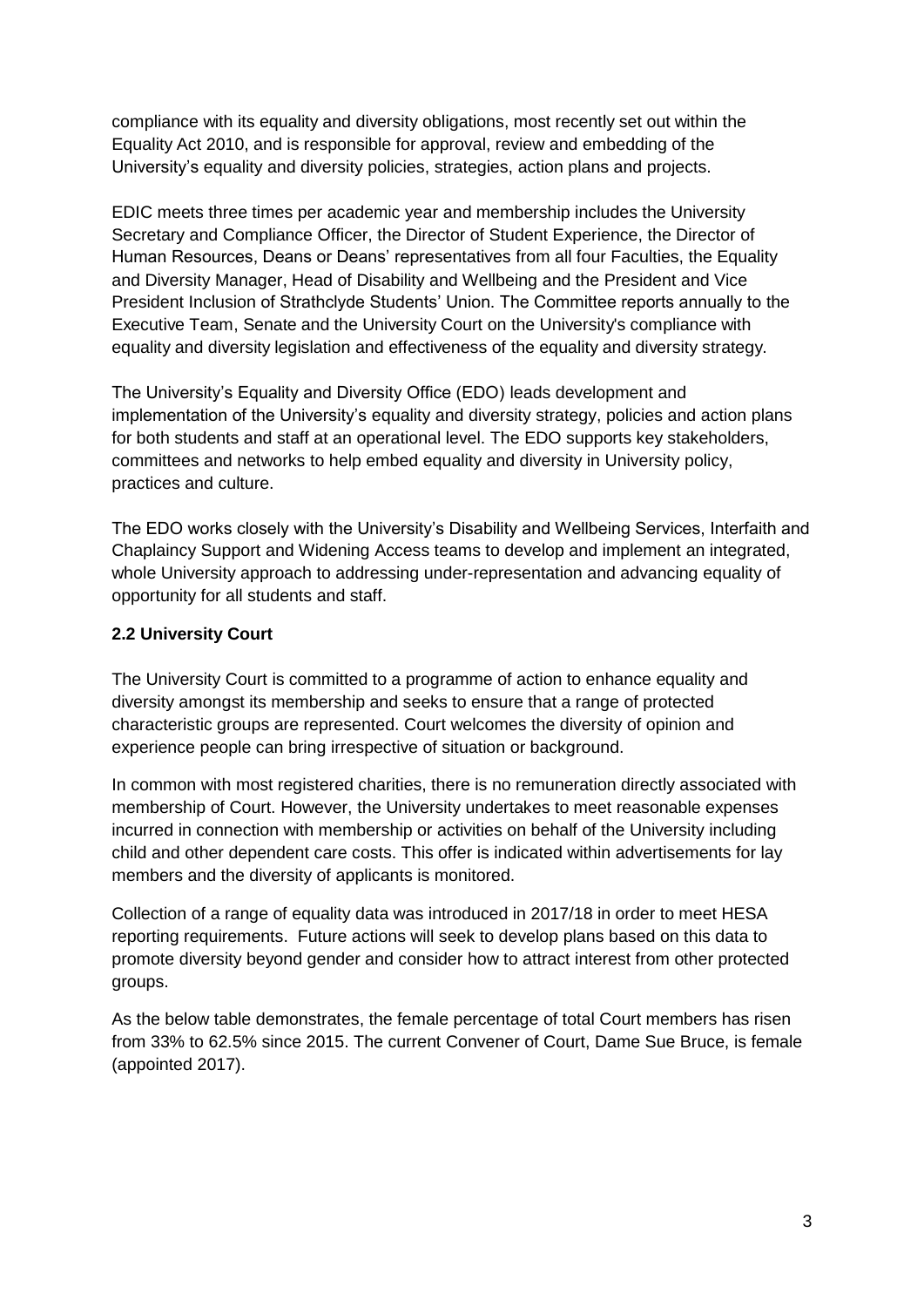| <b>Total Membership</b> |             |               |       |        |          |  |
|-------------------------|-------------|---------------|-------|--------|----------|--|
| Year                    | <b>Male</b> | Female        | Total | % Male | % Female |  |
| 2015/16                 | 16          | 8             | 24    | 67%    | 33%      |  |
| 2016/17                 | 16          | 8             | 24    | 67%    | 33%      |  |
| 2017/18                 | 10          | 13            | 23    | 43%    | 57%      |  |
| 2018/19                 | 9           | 15            | 24    | 37.5%  | 62.5%    |  |
| <b>Co-opted Members</b> |             |               |       |        |          |  |
| Year                    | <b>Male</b> | <b>Female</b> | Total | % Male | % Female |  |
| 2015/16                 | 6           | 6             | 12    | 50%    | 50%      |  |
| 2016/17                 | 6           | 6             | 12    | 50%    | 50%      |  |
| 2017/18                 | 4           | 8             | 12    | 33%    | 67%      |  |
| 2018/19                 | 4           | 9             | 13    | 31%    | 69%      |  |

#### **University Court membership: 2015-19**

#### <span id="page-3-0"></span>**3. External equality drivers**

A number of external sector and governmental drivers impact upon how the University mainstreams its equality and diversity objectives and activities.

#### <span id="page-3-1"></span>**3.1 University Outcome Agreements**

Our [Outcome Agreement](https://www.strath.ac.uk/media/ps/strategyandpolicy/Outcome_Agreement_2017_2020_Final.pdf.pagespeed.ce.Lltz7ZoMnV.pdf) with the Scottish Funding Council (SFC) outlines what the University has committed to doing in return for funding from SFC. The SFC's most recent guidance for universities on developing Outcome Agreements has equality and diversity as a cross cutting theme and outlines specific related commitments which it expects universities to include in their agreements, including:

- Reporting on progress towards institutional [Gender Action Plans](https://www.strath.ac.uk/media/ps/sees/equality/Gender_Action_Plan.pdf) (GAPs), which universities have been required to develop and implement since 2017. The main focus of GAPs is on helping the SFC to achieve its objective of significantly reducing gender imbalances in undergraduate student populations by 2030.
- Provide an update on the institution's progress in implementing the Equally Safe in Higher Education Toolkit, developed by the University of Strathclyde to address gender based violence across Scotland's universities.
- Including a link to the University's [British Sign Language \(BSL\) Plan,](https://www.strath.ac.uk/media/ps/sees/equality/University_of_Strathclyde_British_Sign_Language_Plan_2018-2024.pdf.pagespeed.ce.VAOIeWeVAV.pdf) as required by the BSL Scotland Act, which sets out our commitments with regard to supporting Deaf and Deafblind BSL users.

#### <span id="page-3-2"></span>**3.2 Enhancement Led Institutional Review (ELIR)**

The Enhancement-led Institutional Review (ELIR) is an evidence-based method of peer review, which results in a judgement and a set of commendations and recommendations relating to the way the institution is securing academic standards and improving the student experience. ELIR is managed by the Quality Assurance Agency for Higher Education (QAA), the independent body responsible for checking and advising on standards and quality in UK higher education.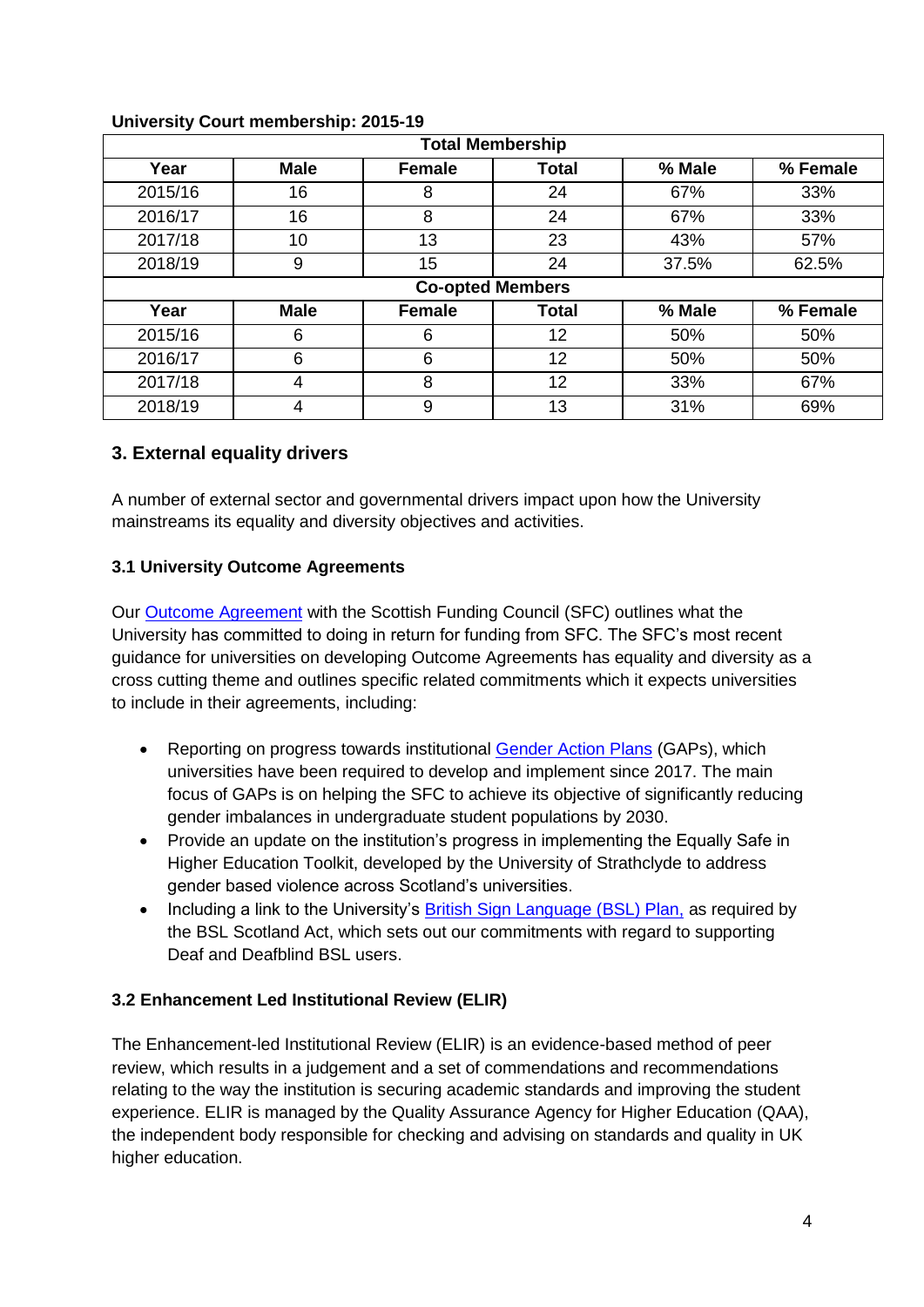As part of its review process, ELIR considers how effectively each institution manages equality and diversity within its student population. This includes the arrangements for identifying and responding to student needs.

### <span id="page-4-0"></span>**3.3 Research funding**

United Kingdom Research and Innovation (UKRI, formerly Research Councils UK) is the UK organisation that directs research and innovation funding to universities. It brings together the seven existing research councils that award funding across a range of academic disciplines. Research Councils UK developed a Statement of Expectations for Equality and Diversity in 2013 and an associated action plan in 2016, which included actions for universities related to fair and transparent recruitment of postdoctoral researchers and monitoring of data to assess this.

Initiatives and mechanisms such as the University's [HR Excellence in Research](https://www.strath.ac.uk/euhrexcellence/) and Athena [SWAN](https://www.ecu.ac.uk/equality-charters/athena-swan/) awards and action plans are important tools which support us in mainstreaming activities to promote and advance equality and diversity in research and for research staff.

# <span id="page-4-1"></span>**4. Setting equality priorities**

The University's [Equality Outcomes and Equality policies](https://www.strath.ac.uk/equalitydiversity) underpin our equality and diversity strategy and provide a framework for our activities directed at advancing, promoting and embedding equality and eliminating unlawful discrimination, harassment and victimisation.

In accordance with the specific duties of the Public Sector Equality Duty, the University produces a set of Equality Outcomes every four years, which outline key institutional equality priorities. Our priorities are informed by informed by relevant equalities data, including annual student and staff equality monitoring reports, consultations with our student and staff populations and relevant sector evidence

An annual Equality and Diversity Plan is considered by the Equality, Diversity and Inclusion Committee at the beginning of each academic year, with progress reported at the end of the academic year.

This outlines key planned activities to advance and promote equality and diversity for students and staff throughout the year, incorporating work towards our Equality Outcomes, emerging equality projects and activities that help the University to mainstream its equality work.

# <span id="page-4-2"></span>**5. Mainstreaming examples**

Some specific examples below highlight how the University is continuing to advance, promote and embed equality in line with the three general duties of the Equality Act 2010.

We increasingly seek to align our equality and diversity and widening access strategies to develop a holistic approach to promoting and advancing equality of opportunity and eliminating discrimination.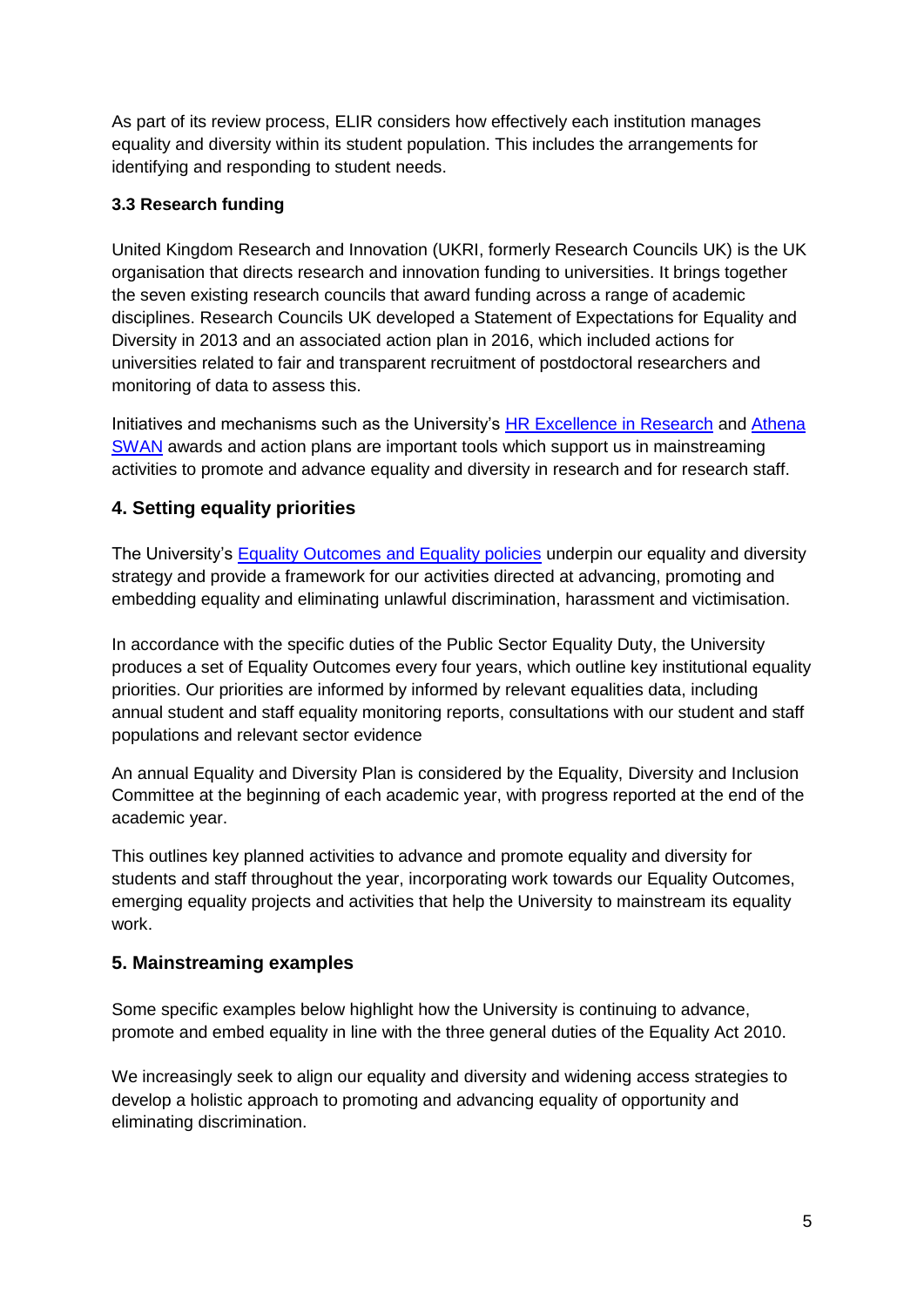#### <span id="page-5-0"></span>**5.1 Elimination of discrimination, harassment, victimisation, and other conduct prohibited by the Equality Act.**

# **5.1.1 Equally Safe @Strathclyde**

The Equally Safe @ Strathclyde Steering Group was established in 2018 to take forward and embed the recommendations of the Scottish government funded and sector leading [Equally Safe in Higher Education](https://www.strath.ac.uk/humanities/schoolofsocialworksocialpolicy/equallysafeinhighereducation/eshetoolkit/) gender based violence (GBV) research project, based in the School of Social Work and Social Policy at the University. Actions implemented to date include:

- Equally Safe @ Strathclyde Steering Group includes membership from across the University, Strathclyde Student Union and the Joint Trade Union Forum, Police Scotland, Glasgow and Clyde Rape Crisis (G&CRC) and Glasgow Community Safety Services.
- University of Strathclyde and G&CRC have signed a Partnership Agreement.
- The Steering Group has identified three strategic priorities and associated work streams: GBV Prevention; GBV Campus Policy and Response; GBV Support and Intervention. Each work stream will be taken forward by an inter-departmental working group.
- Development of a Gender Based Violence Policy for staff, including information on how to respond to disclosures appropriately and confidentially.
- Provision of three levels of training for staff: What is Gender Based Violence; Responding Effectively to Disclosures of GBV and GBV First Responder – Training for Trainers.
- An online reporting tool 'Report and Support' for those disclosing GBV-related issues/incidents.
- Strathclyde's participation in the Equally Safe in Colleges and Universities National Campus GBV Research Project.
- Dissemination of GBV support cards to help staff support individuals experiencing GBV.
- Implementation of the Intervention Initiative (Bystander) Programme within the BA Social Policy, Postgraduate Diploma in Education, Strathclyde Student Union and among student Residence Assistants in partnership with G&CRC.
- GBV Prevention and Relationship workshops for new student/residents delivered in partnership with G&CRC and Strathclyde Student Union.
- G&CRC campus drop-in service provided within Student Health and Wellbeing Services.

# **5.1.2 Enhanced Equality and Diversity training**

The University launched three new online training modules in 2017/18 to enhance staff and student awareness of equality and diversity issues, build capacity in advancing and promoting equality and increase competence in recognising and addressing discrimination. The new courses complement our existing equality and diversity online module for staff, Diversity in the Workplace, which all staff are required to complete.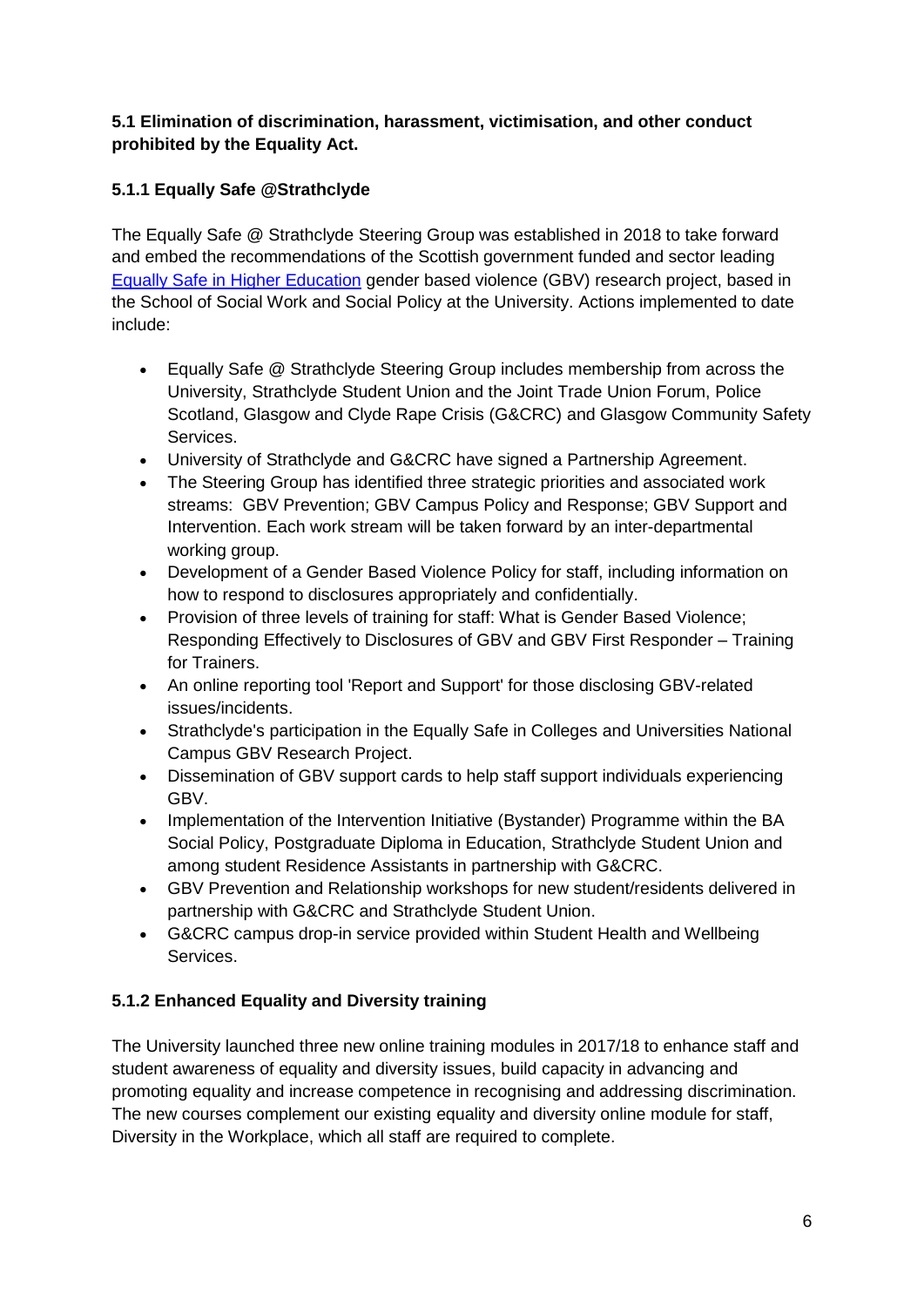- 'Understanding Bias' looks at the nature of bias and how it impacts on the workplace. It provides psychological insights into how behaviour might be affected by prejudice and looks at what individuals can do to reduce or eliminate its influence in the decisions that they make.
- 'Gender Matters' looks at the benefits of a gender inclusive workplace and what individuals can do to achieve it.
- 'Equality, Diversity and Inclusion for students' aims to ensure that students understand: difference and how to respect differences; how inclusive behaviours and practices can translate into enhanced employability; the differences between bullying and harassment and how they relate to the Equality Act 2010.

We continue to build engagement with our enhanced suite of online equality training following its initial launch. 'Understanding Bias' and 'Gender Matters' are now included in the training checklist that all new staff must complete as part of their induction. Understanding Bias is also a pre-requisite for registration on several staff development courses, including 1<sup>st</sup> Line Leadership, Leading for Strategic Outcomes, the Professional Services Development Programme and the Technical Staff Development Programme.

The courses are also regularly advertised via the University's weekly staff newsletter, in a monthly email update to departmental Equality and Diversity Contacts and in an Equality and Diversity Newsletter disseminated to staff and students once per semester. We will continue to monitor engagement with the full suite of equality and diversity courses and carry out further promotion.

In 2018/19, we engaged a fourth year undergraduate student from our BA in Psychology on a placement with the Equality and Diversity Office, to conduct research into potential impacts of unconscious bias in university environments and to explore potential interventions, including those which may go above and beyond standard unconscious bias training. Recommendations from the research will be reported to the Equality, Diversity and Inclusion Committee and any potential interventions implemented as appropriate.

#### **5.1.3 Report and Support**

The University's online reporting tool, [Report and Support](https://www.strath.ac.uk/studywithus/strathlife/reportsupport/) , allows students and staff to easily report inappropriate behaviour, verbal or physical harassment, or other actions that make them feel unsafe. Incidents can be reported anonymously if required.

The Report and Support webpage underlines the responsibility of everyone who is part of the University community, staff, students and visitors, to ensure a safe campus and outlines specific action that the University or Students' Union can take in response to reports.

#### <span id="page-6-0"></span>**5.2 Advance equality of opportunity between people who share a protected characteristic and those who do not.**

#### **5.2.1 Gender Equality**

The University successfully renewed its Bronze institutional Athena SWAN award in November 2017 under the post 2015, extended Charter criteria.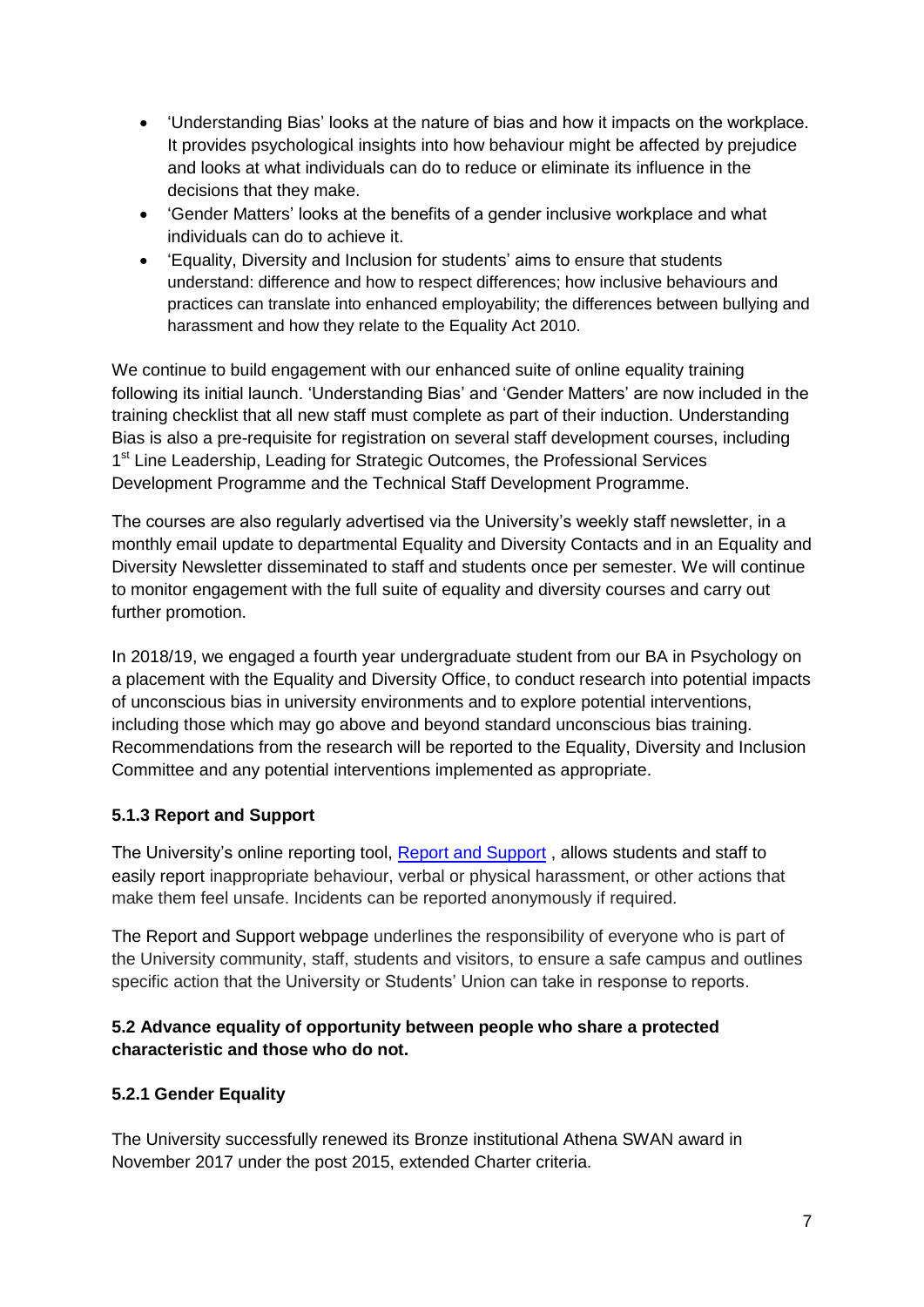The Athena SWAN framework, implementation of our institutional Athena SWAN action plans since 2014 and further recommendations of the University's Gender Equality Steering Group, have led to a range of mainstreamed gender equality initiatives, including:

- The introduction of Family Friendly Research Leave, enabling eligible academic staff to take up to three months paid leave to re-engage with their research on return from maternity/shared parental/relevant family leave.
- The provision of central University funding to enable 15 women per year to participate in Advance HE's Aurora women's leadership development programme (the maximum number permitted per institution).
- Review of promotion policy/documentation to ensure specific circumstances, such as career breaks, are appropriately considered by panels so that women in particular are not disadvantaged as a result of maternity leave.
- Review of recruitment marketing, particularly to assist in recruiting women to academic and research posts/areas where they are under represented.
- Establishment of a Carers Policy, staff Carers Group and website and achievement of the Carer Positive 'Established' award.

In August 2017, the University published its student focussed [Gender Action Plan,](https://www.strath.ac.uk/media/ps/sees/equality/Gender_Action_Plan.pdf) in line with Scottish Funding Council (SFC) guidance, to outline ongoing and planned activities to address subject specific gender imbalances in student populations, spread across the five themed areas of Infrastructure, Influencing the influencers, Raising awareness and aspirations, Encouraging applications and Supporting success.

Updates on the ongoing implementation of the Gender Action Plan are provided to SFC and published via the University's Outcome Agreement progress reporting mechanisms.

Gender is also a sub theme of the University's Society and Policy strategic research theme. Researchers across the University conduct internationally leading work in the field of gender studies, and related interdisciplinary fields of feminist, women's, LGBT+ and queer studies. The theme encompasses a wide range of research interests and has a strong policy, community, and media orientation, aiming to generate new understandings of, and tools for addressing, gendered inequalities across different contexts.

# **5.2.2 Disability and Wellbeing Services**

In September 2017, the University's Disability, Counselling and Health services were amalgamated into one Disability and Wellbeing team. The creation of and significant University investment in the new team has allowed for the implementation of a range of enhanced support services for students and ongoing delivery of our student Mental Health Action plan, including:

- The appointment of a Wellbeing Manager and Mental Health Adviser in January 2018.
- The launch of the pilot of a new single shared assessment process for students presenting with mental health issues
- Launch of a specialist on-campus Rape Crisis provision to support students experiencing issues of gender based violence
- The set up and delivery of a Student Minds peer support programme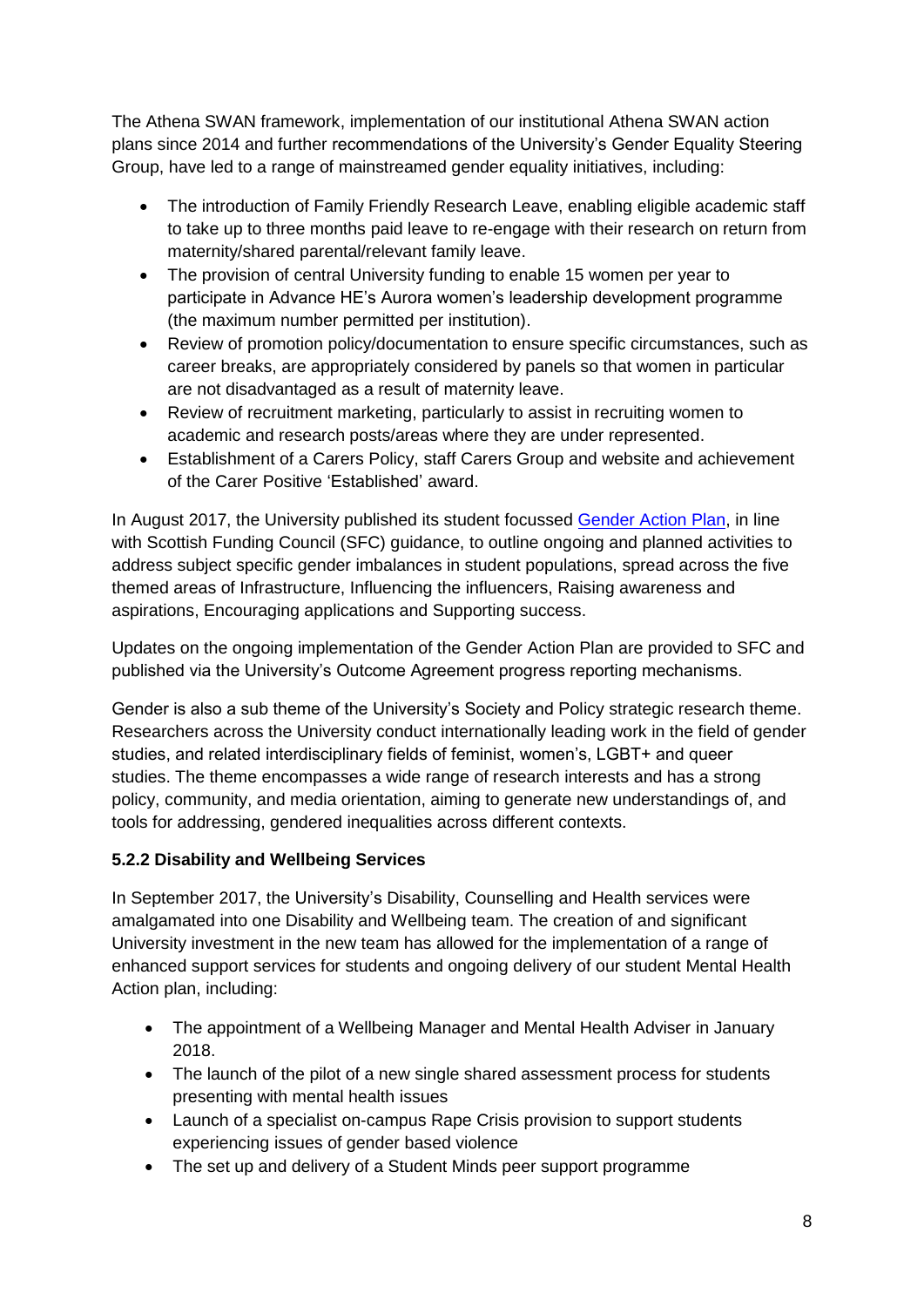- The launch of a twilight counselling provision (Monday to Thursday 5pm to 8pm)
- The appointment of 9 x 0.4 FTE new counsellors in September 2018
- The implementation of Silvercloud, an On-line CBT support programme in September 2018
- The appointment of a Mental Health Adviser (Suicide Prevention) in November 2018
- The launch of "Mind Gym" a menu of preventative wellbeing programmes for students to refer to directly in January 2019

# **5.2.3 Staff Counselling and Employee Assistance Programme (EAP)**

The EAP service (provided by PAM Assist) is designed to help staff acquire the skills to deal with life challenges and problems which impact upon an individual's ability to lead a balanced and productive life both at their home and workplace.

The service offers confidential independent help, information, and guidance, accessed by telephone. The Helpline is available 24 hours a day, 365 days a year to employees. It also allows for up to **6** face-to-face counselling sessions, offered at a Glasgow clinic or at a more convenient location. Staff also have access to an online resource where they can seek information and advice on a wide range of topics concerning work-life, personal support and health and wellbeing.

Professionals are available to answer queries on a wide range of practical and more sensitive issues. All calls are treated in the strictest confidence.

# **5.2.4 Widening Access**

[Strathclyde Cares,](https://www.strath.ac.uk/studywithus/undergraduate/strathclydecares/) a suite of support developed for care experienced applicants and students, won the Retention, Support and Student Outcomes category at the Guardian University Awards in 2018 and was shortlisted in the Outstanding Student Support category at the Times Higher Education Awards. The University also won in the Widening Access category at the Herald Higher Education Awards.

The SFC have identified categories of 'at risk' groups who they believe require additional support or may be under-represented within higher education: carers; young carers; mental health, veterans/children and partners of military families; estranged students, young people who have gone through the Children's Panel system, asylum seekers/refugees, those with criminal convictions, trans and non-binary students, Gypsy, Roma and Traveller communities.

The Widening Access Team is exploring these groups to improve understanding of potential barriers and identify support needs from an institutional perspective. Over the course of 2018/19 academic year, a series of institutional events are being carried out to bring together experts, those with an interest and those with lived experience for groups where little research, policy or practice has been undertaken up to this point. It is envisaged these events will be the launch point for the development of an action plan identifying institutional support and monitoring for each group.

The University continues to review and ensure alignment between the University's Widening Access Strategy and the student Gender Action Plan. The Widening Access team and the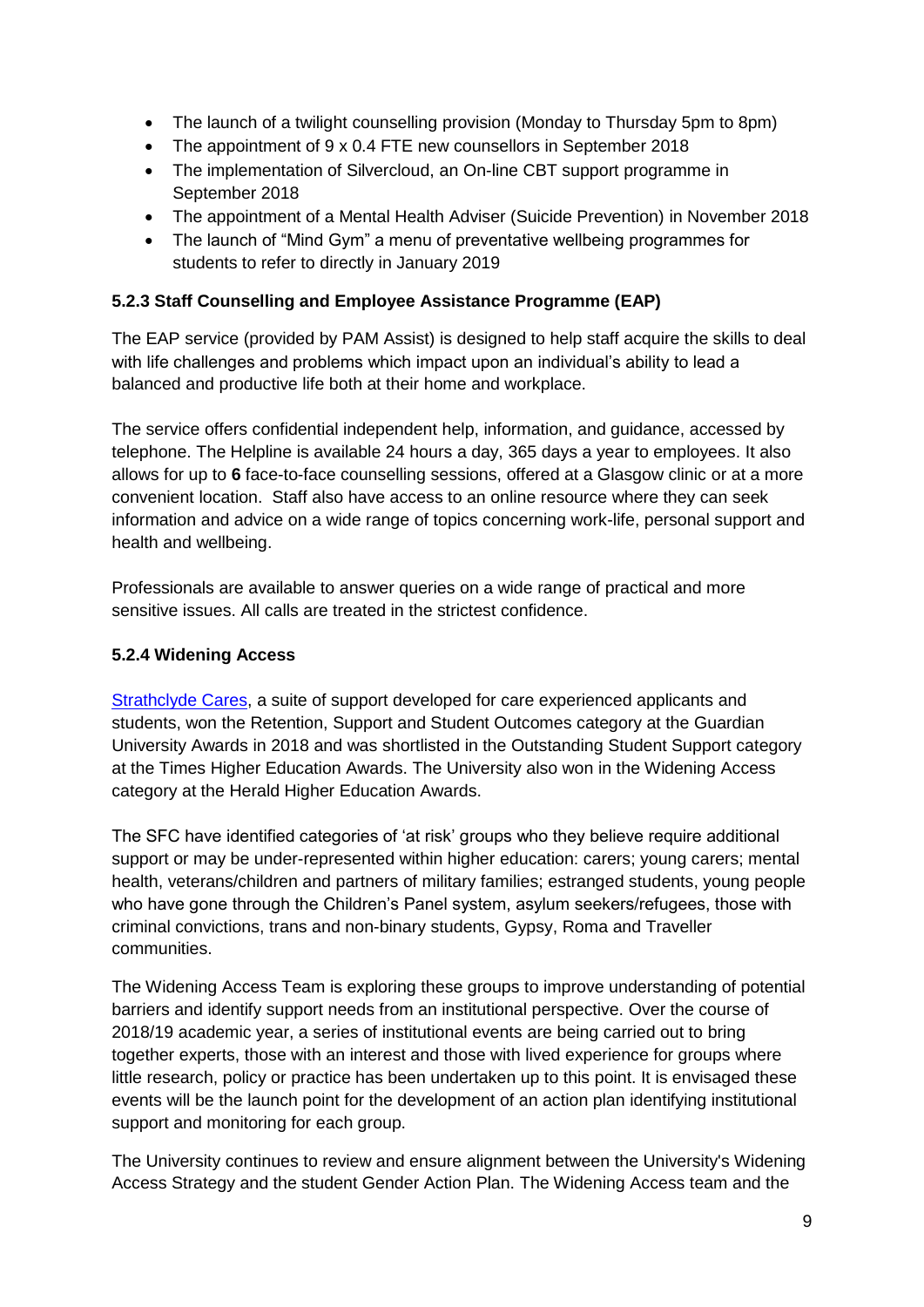EDO delivered a workshop at SFC's National Gender Conference in 2018 exploring how institutions can align their widening access and student gender equality activities.

# **5.2.5 LGBT inclusion**

Between 2016 and 2018, the University's Dr Stephanie Mckendry and Dr Matson Lawrence conducted research, funded by SFC, on the experiences of and current provision for, trans and gender diverse applicants, students and staff in colleges and universities across Scotland.

The project developed a set of recommendations for the sector, open-access resources, guidance and training materials and the [TransEDU website](https://www.trans.ac.uk/) to provide a central resource for information on supporting trans applicants, students and staff. The development of further resources and leadership models was supported by funding from the Leadership Foundation for Higher Education (now part of Advance HE).

In 2018, TransEDU won a Guardian University award for advancing staff equality and a Diversity through Education Award at the Herald and Gen Analytics Diversity Awards. The SFC asked universities to implement the TransEDU recommendations within its guidance for the development of University Outcome Agreements published in October 2018.

Strathclyde has included the implementation of the TransEDU recommendations as an action within our student Gender Action Plan, our 2017-21 Athena SWAN Action Plan and Equality Outcomes 2017-21. Implementation is overseen by the University's Equality, Diversity and Inclusion Committee, Gender Equality Steering Group and the Student Experience and Enhancement Services (SEES) LGBT+ Champions Group.

Both SEES and the University's School of Education are in the process of preparing applications for LGBT Youth Scotland's LGBT Charter Mark, with the aim of achieving awards by 2019/20. The Charter programme aims to support organisations to be LGBT+ inclusive for staff and students and requires applicants to meet specific standards with regard to Training, Policy, Practice, Promotional Material and Resources and Monitoring and Evaluation.

# **5.26 Project SEARCH**

Project SEARCH is a one-year transition programme which provides employability, training and education opportunities for young people on the autistic spectrum, or with learning disabilities. The University first joined the scheme in 2014.

The programme is a partnership between Strathclyde, as the host business, and:

- Supported Employment Service, Glasgow City Health and Social Care Partnership as provider of job coach
- City of Glasgow College as provider of lecturer
- Autism Network Scotland signposting and training on autism.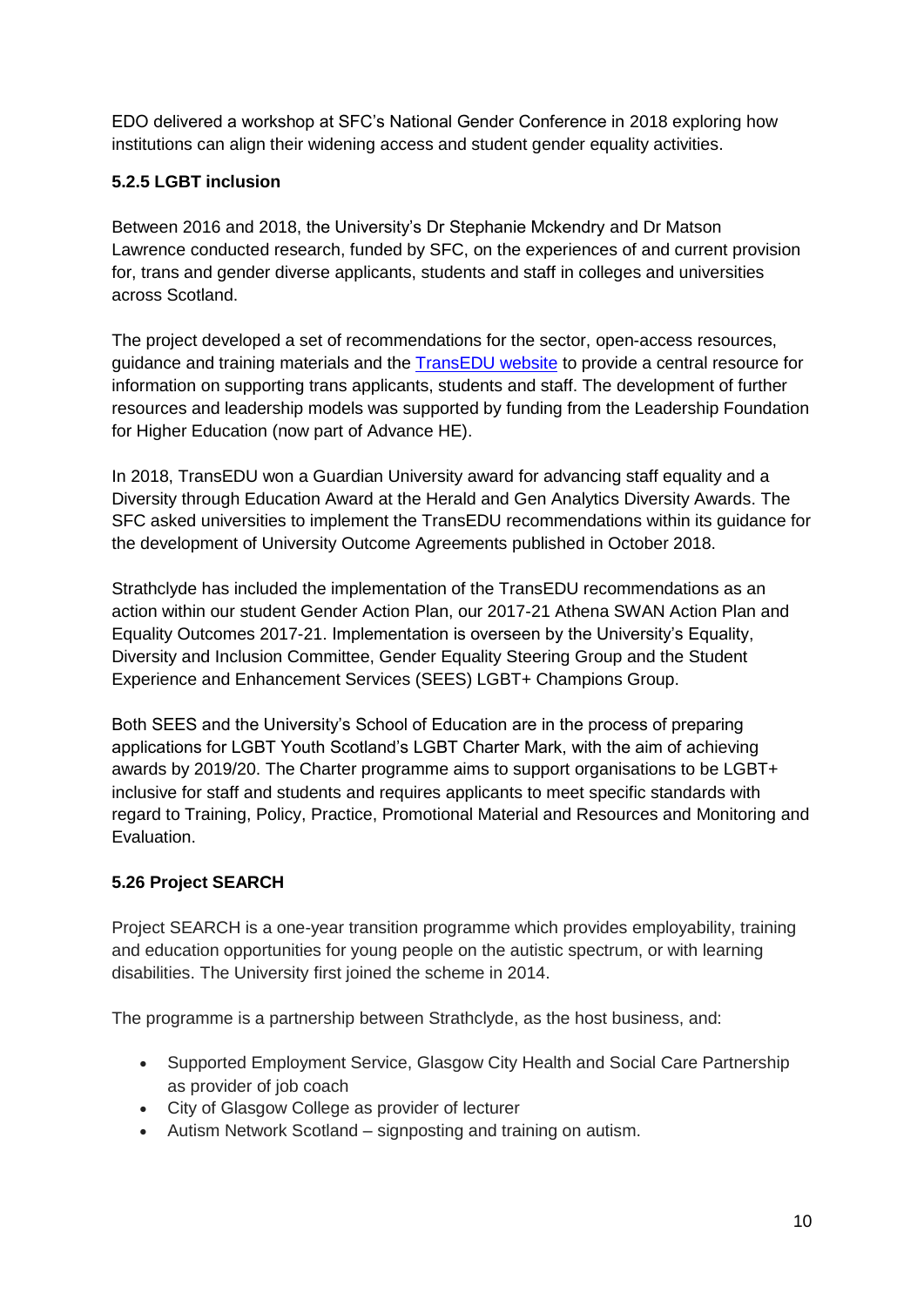Around 10 interns take part in three 10-week placements over a full academic year, to help them gain experience for work. They are supported by a qualified instructor and one, or sometimes two, job coaches to meet their educational and training needs.

The students gain competitive, marketable and transferable skills to enable them to apply for a related post. They also build competency in communication, teamwork, and problemsolving, all of which are important to their overall development as a young worker.

Since Project SEARCH began in 2014, 35 graduates (two thirds of participants) have secured paid jobs - five at Strathclyde.

#### **5.27 Breaking Barriers**

Breaking Barriers is an innovative partnership between ENABLE Scotland, Strathclyde Business School and Scottish Power. The pioneering programme, unique in the UK, enables young people with learning disabilities to attend university, achieve an accredited qualification and gain real work experience with one of Scotland's largest employers.

The programme won the Youth Employment Award at The Herald and Gen Analytics Diversity Awards in 2018.

#### **5.2.8 Age Friendly Academy**

The [Age-Friendly Academy](https://www.strath.ac.uk/studywithus/centreforlifelonglearning/age-friendlyacademy/) was launched at the University of Strathclyde in 2017 as part of the University's commitment to being an Age-Friendly University - part of a growing international network of universities that encourage positive ageing through research and provision. For Strathclyde, this underpins our founding principle of providing "a place of useful learning, open to all". We have a unique, life-course approach to learning and opportunity and aim to offer something of interest to anyone, regardless of age

As part of a consortium of Age Friendly Universities, led by Dublin City University, we are committed to 10 principles that aim to enhance the lives of older adults through offering renowned learning opportunities, undertaking innovative research, intergenerational work, promoting career development and enterprise for older adults and forming partnerships to enhance community engagement.

#### <span id="page-10-0"></span>**5.3 Foster good relations between people who share a protected characteristic and those who do not.**

The University uses events and communications channels to mark a range of nationally and internationally recognised days, weeks and months of observance of relevance to equality, diversity and inclusion.

Media and Corporate Communications work closely with the EDO and departments across the University to ensure a coordinated approach to marking relevant dates that helps to promote and advance understanding of issues relevant to protected characteristic groups amongst our students, staff and wider University community.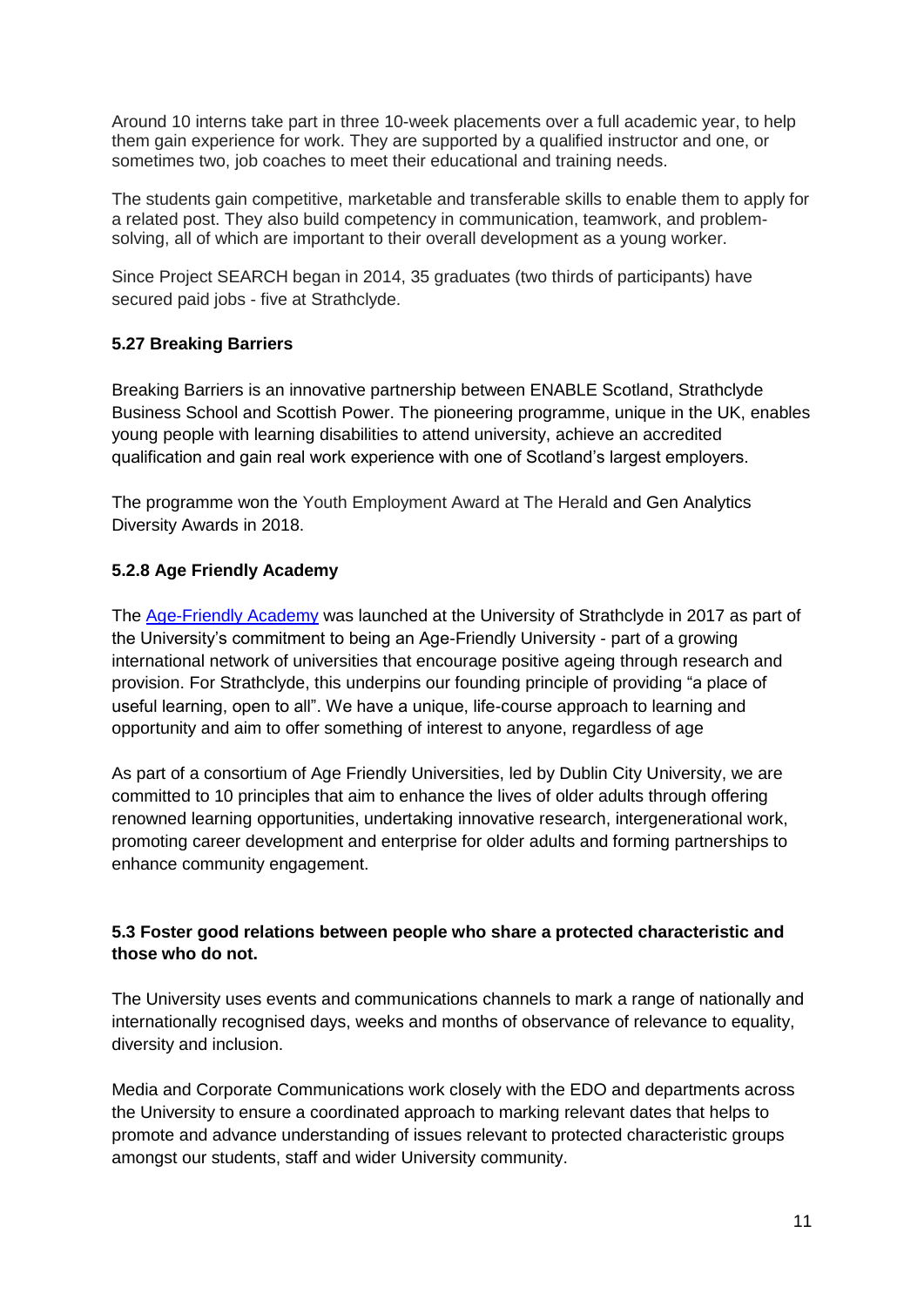Some examples from 2017-19 include:

- Establishment of a Faith, Belief and Culture Fund, providing University funding to student societies to support activities that celebrate the diversity of the University community and further understanding, dialogue and respect between student groups and communities within the wider University setting.
- Establishment of an internal Equality and Diversity Calendar, which displays relevant days/weeks/months of observance and celebration. Departments are invited to inform the EDO of any relevant events organised around these dates so that details can be added to the calendar.
- Establishment of an Equality and Diversity Newsletter for students and staff, published once per semester.
- University presence at Pride Glasgow 2018 and the flying of the rainbow flag on campus during Pride Weekend.
- Organisation and wide promotion of University LGBT History month events. The University also lit up several of its buildings in purple for Purple Friday 2019 and flew the rainbow flag throughout February, to show our support for LGBT equality and our stand against homophobia, biphobia and transphobia.
- Equally Safe @ Strathclyde hosting the Encompass Network's 'Inside Outside' exhibition at the University, based on and featuring the voices and stories of women involved in prostitution in Scotland.
- Promotion of Hate Crime Awareness week across the campus, to raise awareness of hate crime and how to respond to it.
- A wide variety of University events taking place throughout March, in celebration of International Women's Day and Women's History Month. In 2019, this included the University hosting Zero Tolerance's Violence Unseen exhibition, alongside a related workshop and panel discussion, in collaboration with Gender Equal Media Scotland and Strathclyde Students' Union.
- University Mental Health day event focusing on experiences with mental ill-health and addiction, and highlighting the wellbeing benefits of physical activity.
- Ongoing provision of social, learning and sacred space for people of all faiths and none via the University Chaplaincy Centre. Support is provided by chaplains from wider religions and belief communities.

# <span id="page-11-0"></span>**6. Embedding equality within Faculties and Departments**

#### <span id="page-11-1"></span>**6.1 Embedding Athena SWAN at departmental level**

Departmental engagement with the Athena SWAN Charter and awards process has expanded significantly since 2017. All departments now hold or are in the process of applying for Athena SWAN awards, with twenty of twenty six potential departments having achieved awards to date (taking into account the departments covered by the Business School's Faculty award). Our first departmental awards outwith STEM departments were achieved in 2018 (Strathclyde Business School and the School of Psychological Sciences and Health).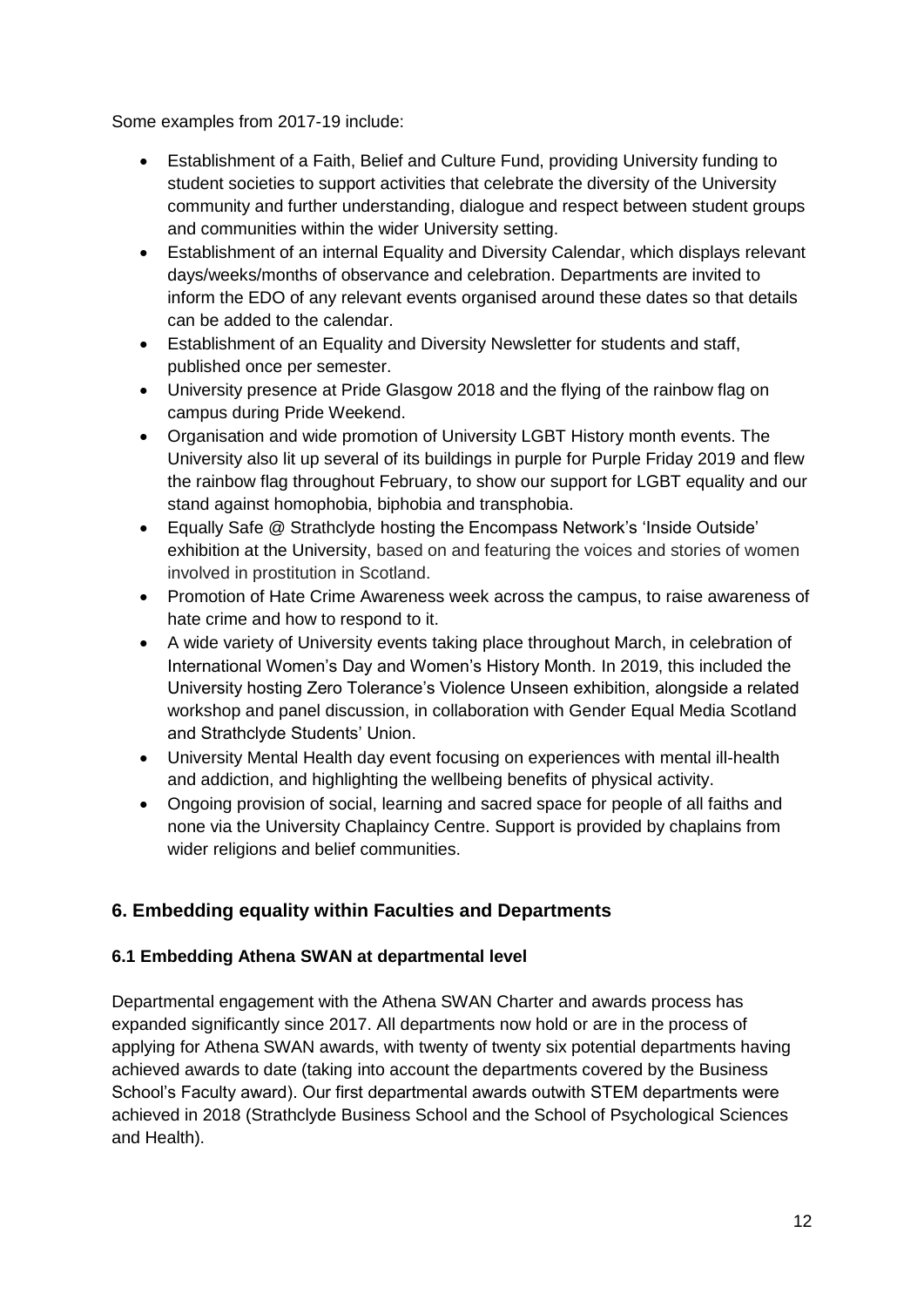Many departments have chosen to expand the remit of the self assessment teams set up to develop Athena SWAN award submissions and now have general equality and diversity committees which examine a range of issues relating to protected characteristic groups. It is standard for the majority of these committees to report regularly to departmental management teams.

#### <span id="page-12-0"></span>**6.2 Equality and Diversity Contacts**

The University appointed departmental Equality and Diversity Contacts in 2016 with a remit to: raise awareness locally on University equality and diversity developments; assist with Equality Impact Assessments; provide two-way communication between local areas and the EDO and contribute to equality events/ projects.

The Equality and Diversity Contacts remit and role is being reviewed during 2018/19. This includes refreshing the role description to further support embedding of equality and diversity within departments, connecting Equality and Diversity Contacts with one another to share ideas and best practice and developing a repository of tools that contacts can use to improve their own and colleagues' understanding of specific equality and diversity themes.

The Contacts currently receive an email update once per month, which contains details of equality, diversity and inclusion news and events within and outwith the University, which they are asked to circulate amongst students and staff as relevant.

#### <span id="page-12-1"></span>**6.3 University networks**

A number of University networks have been established which work to promote and advance equality of opportunity for various groups across the institution and externally. These include:

- WISE (Women in Science and Engineering) Group. WISE supports female STEM staff in their career progression. The Committee was first initiated by the Faculty of Engineering (Prof Becky Lunn) in 2014 and membership was formally extended to the Faculty of Science during 2017/18. WISE organises a range of events and activities, which has included a research funding call to encourage female research networking and to pump-prime future substantial external research bids with female PIs.
- The [Feminist Research Network](http://sufeministnetwork.blogspot.com/p/front-page.html) brings together staff across the University, developing stronger feminist research presence, visibility and connectedness. The Network was founded in 2016 and seminar series have run at Strathclyde each year on a wide variety of relevant topics.
- WASP (Women @ Strathclyde in Physics) aims to support and provide information to women students and staff involved in Physics at Strathclyde. The group held a well received event in March 2019 which included inspiring research talks by renowned physicists, followed by a panel discussion with academics to raise awareness of the importance of equality & diversity efforts in physics, and across all STEM subjects.
- Strathclyde Carers Group is a support group for staff members who have, intend to have, or have had caring responsibilities. The support group encompasses staff members who care for someone who is ill, old and/or frail, disabled or requiring significant assistance; care may be substantial or ad-hoc.